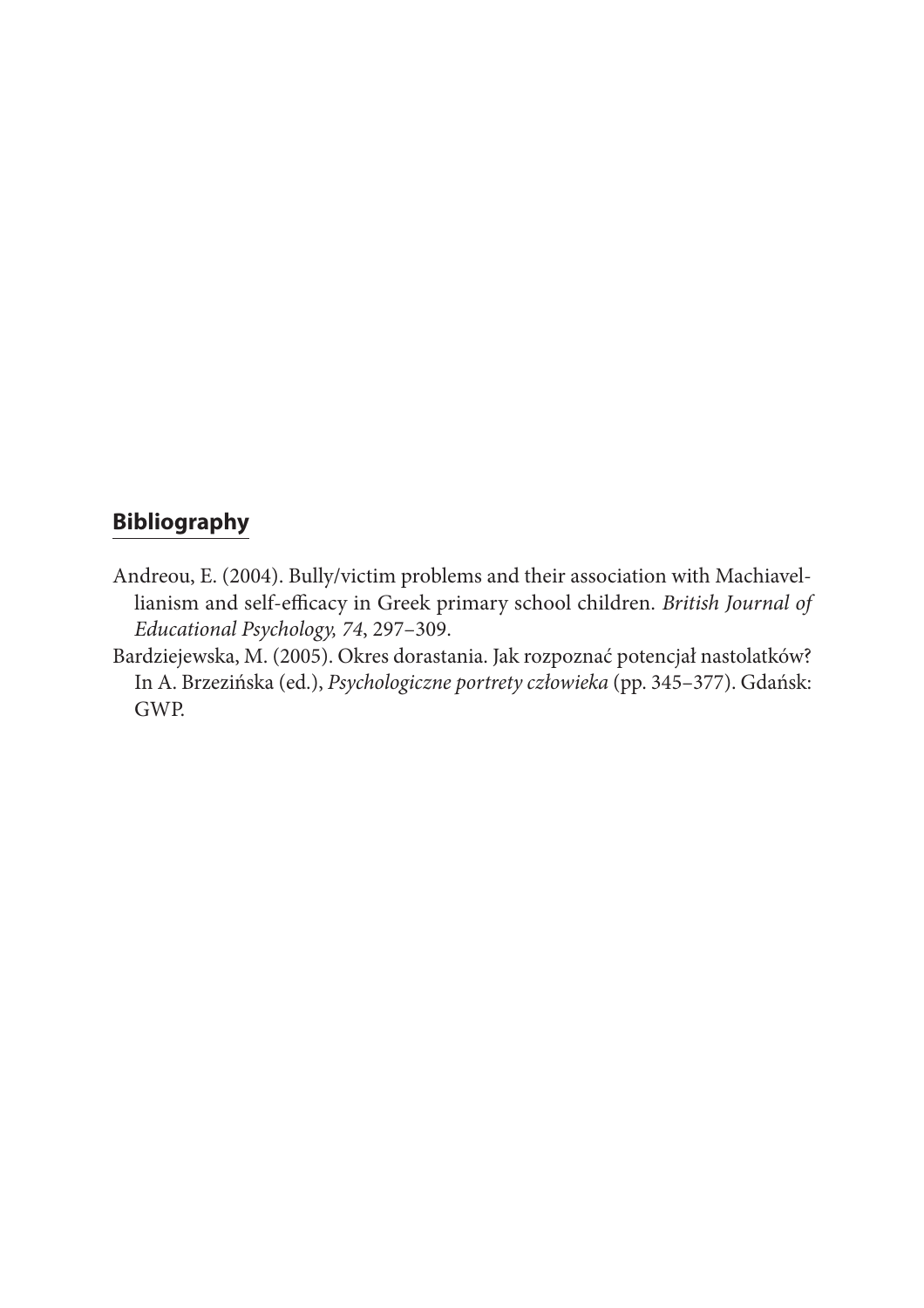- Barnett, M.A. & Thompson, S. (1985). The role of perspective taking and empathy in children's Machiavellianism, prosocial behavior, and motive for helping. *Journal of Genetic Psychology*, 146(3), 295–305.
- Braginsky, D.D. (1970). Machiavellianism and manipulative interpersonal behavior in children. *Journal of Experimental Social Psychology*, *6*, 77–99.
- Cizek, G.J. (1999). *Cheating on tests: How to do it, and prevent it*. Mahwah, NJ: Erlbaum.
- Christie, R. & Geis, F. (1970). *Studies in Machiavellianism*. New York: Academic Press.
- Dien, D.S. (1974). Parental Machiavellianism and children's cheating in Japan. *Journal of Cross Cultural Psychology*, *10*, 508–516.
- Dien, D.S. & Fujisawa, H. (1979). Machiavellianism in Japan: A longitudinal study. *Journal of Cross-Cultural Psychology*, *10*, 508–516.
- Draheim, Sz.E. (2004). *Makiaweliczna osobowość niepełnoletniego świadka*. Poznań: Wydawnictwo Naukowe Uniwersytetu Adama Mickewicza.
- Fehr, B., Samsom, D. & Paulhus, D.L. (1992). The Construct of Machiavellianism: Twenty Years Later. In C.D. Spielberger & J.N. Butcher (eds.), *Advances in personality assessment* (Vol. 7, 77–116). Hillsdale, NJ: Erlbaum.
- Giampietro, M. & Caravita, S. (2006). Bullying and Machiavellianism in an Italian school sample. *Età Evolutiva*, *83*, 31–40.
- Glenwick, D.S. (2001). Machiavellianism and Empathy in an Adolescent Residential Psychiatric Population. *Residential Treatment for Children and Youth*, *19(2)*, 39–57.
- Gupta, M.D. (1986). Effects of age and family structure on Machiavellianism. .*Indian Journal of Current Psychological Research*, *32*, 95–100.
- Gupta, M.D. (1987). Role of age and birth order in Machiavellianism. *Psychological Reports, 32*, 47–50.
- Gupta, M. D. (1990). Effects of parental *Machiavellianism* on personally perceived self-esteem. *Indian Journal of Current Psychological Research, 5(2)*, 104–108.
- Hawley, P. H. (2003). Prosocial and Coercive Configurations of Resource Control in Early Adolescence: A Case for the Well-Adapted Machiavellian. *Merrill-Palmer Quarterly*, *49(3)*, 279–309.
- Kashy, D.A., DePaulo, B.M. (1996). Who lies? *Journal of Personality and Social Psychology, 70*, 1037–1051.
- Kraut, R.E. & Price, J.D. (1976). Machiavellianism in parents and their children. *Journal of Personality and Social Psychology*, *33(6)*, 782–786.
- Lynam, D.R., Caspi, A. & Moffitt, T.E. (2007). Longitudinal evidence that psychopathy scores in early adolescence predict adult psychopathy. *Journal of Abnormal Psychology*, *116(1)*, 155–165.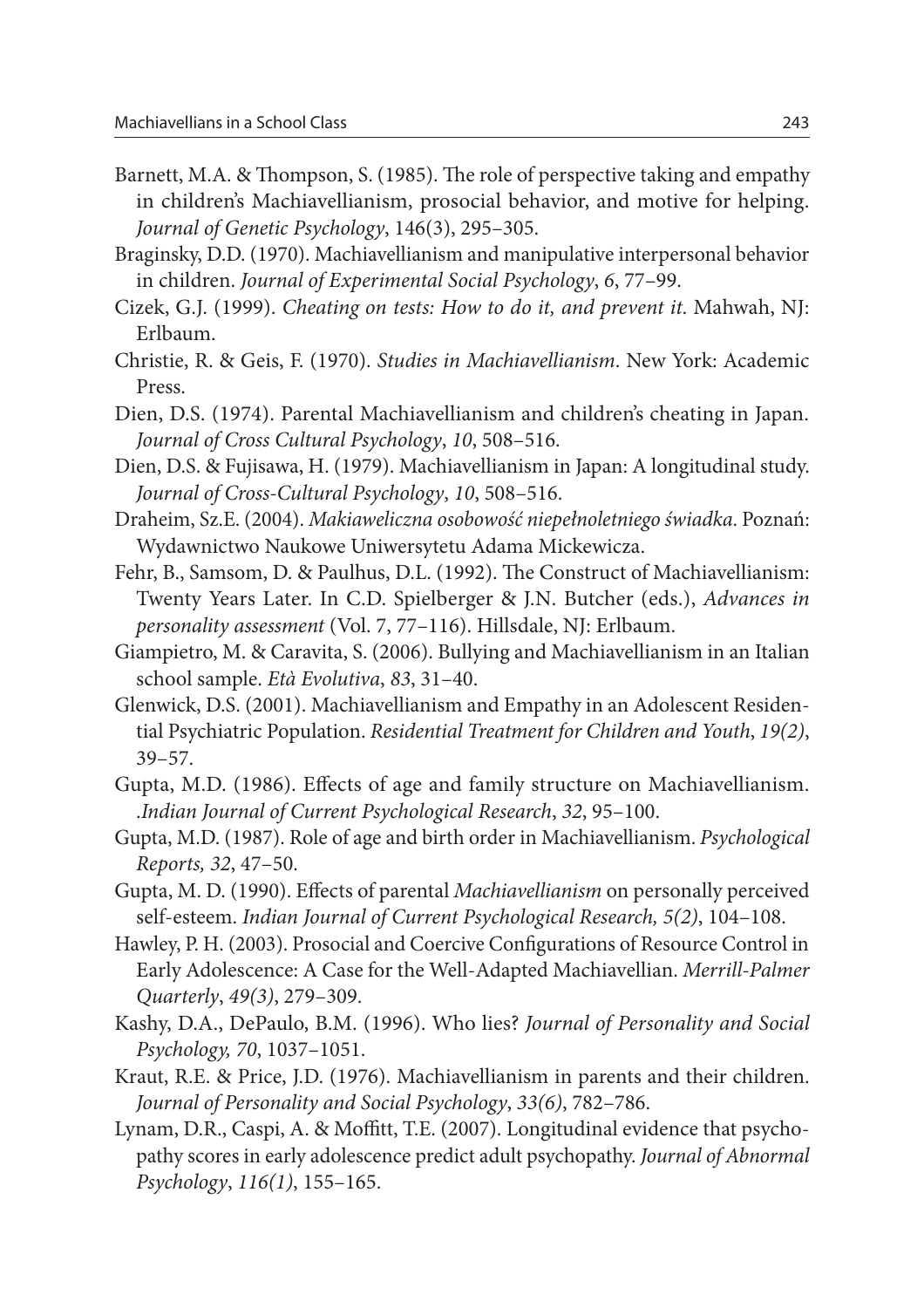- McHoskey, J.W., Worzel, W. & Szyarto, C. (1998). Machiavellianism and psychopathy. *Journal of Personality and Social Psychology*, *74*, 192–210.
- Mudrack, P.E. (1989). Age-related differences in Machiavellianism in an adult sample. *Psychological Reports*, *64*, 1047–1050.
- Murray, L.W. & Okanes, M.M. (1980). On age and Machiavellianism. *Psychological Reports*, *46*, 1006.
- Nachamie, S. (1969). *Machiavellianism in children: The children's Mach scale and the bluffing game*. Unpublished doctoral dissertation, Columbia University.
- Nathanson, C., Paulhus, D.L. & Williams, K.M. (2006). Predictors of a behavioral measure of scholastic cheating: Personality and competence but not demografics. *Contemporary Educational Psychology*, *31*, 97–122.
- Ojha, H. (2007). Parent-child interaction and Machiavellian orientation. *Journal of the Indian Academy of Applied Psychology*, *33(2)*, 283–287.
- Paal, T. & Bereczkei, T. (2007). Adult theory of mind, cooperation, Machiavellianism: The effect of mindreading on social relations. *Personality and Individual Differences, 43*, 541–551.
- Poderico, C. (1987). Machiavellianism and anxiety among Italian children. *Psychological Reports*, *60*, 1041–1042.
- Wilson, D.S., Near, D. & Miller, R.R. (1996). Machiavellianism: A Synthesis of the Evolutionary and Psychological Literatures. *Psychological Bulletin*, *119*(2), 285–299.
- Rai, S.N. & Gupta, M.D. (1989); Effects of parental *Machiavellianism* on *Machiavellian* behaviour of *children*. *Psychological Studies*, *34*(3), 175–180.
- Repacholi, B., Slaughter, V., Pritchard, M., & Gibbs, V. (2003). Theory of mind, Machiavellianism and social functioning in childhood. In B. Repacholi & V.Slaughter (eds.), *Individual differences in theory of mind. Macquarie monographs in cognitive science*. (pp. 67–98). Hove, UK: Psychology Press.
- Ricks, J. & Fraedrich, J. (1999). The Paradox of Machiavellianism: Machiavellianism May Make for Productive Sales but Poor Management Reviews. *Journal of Business Ethics*, *20*, 197–205.
- Singhapakdi, A. (1993). Ethical perceptions of marketeers: The interaction effects of Machiavellianism and organizational ethical culture. *Journal of Business Ethics*, *12*, 407–418.
- Sutton, J. & Keogh, E. (2001). Components of Machiavellian beliefs in children: relationships with personality. *Personality and Individual Differences*, *30*, 137–148.
- Sutton, J. & Keogh,E. (2000). Social competition in school: Relationships with bullying, *Machiavellianism* and personality. *British Journal of Educational Psychology*, *70(3)*, 443–456.